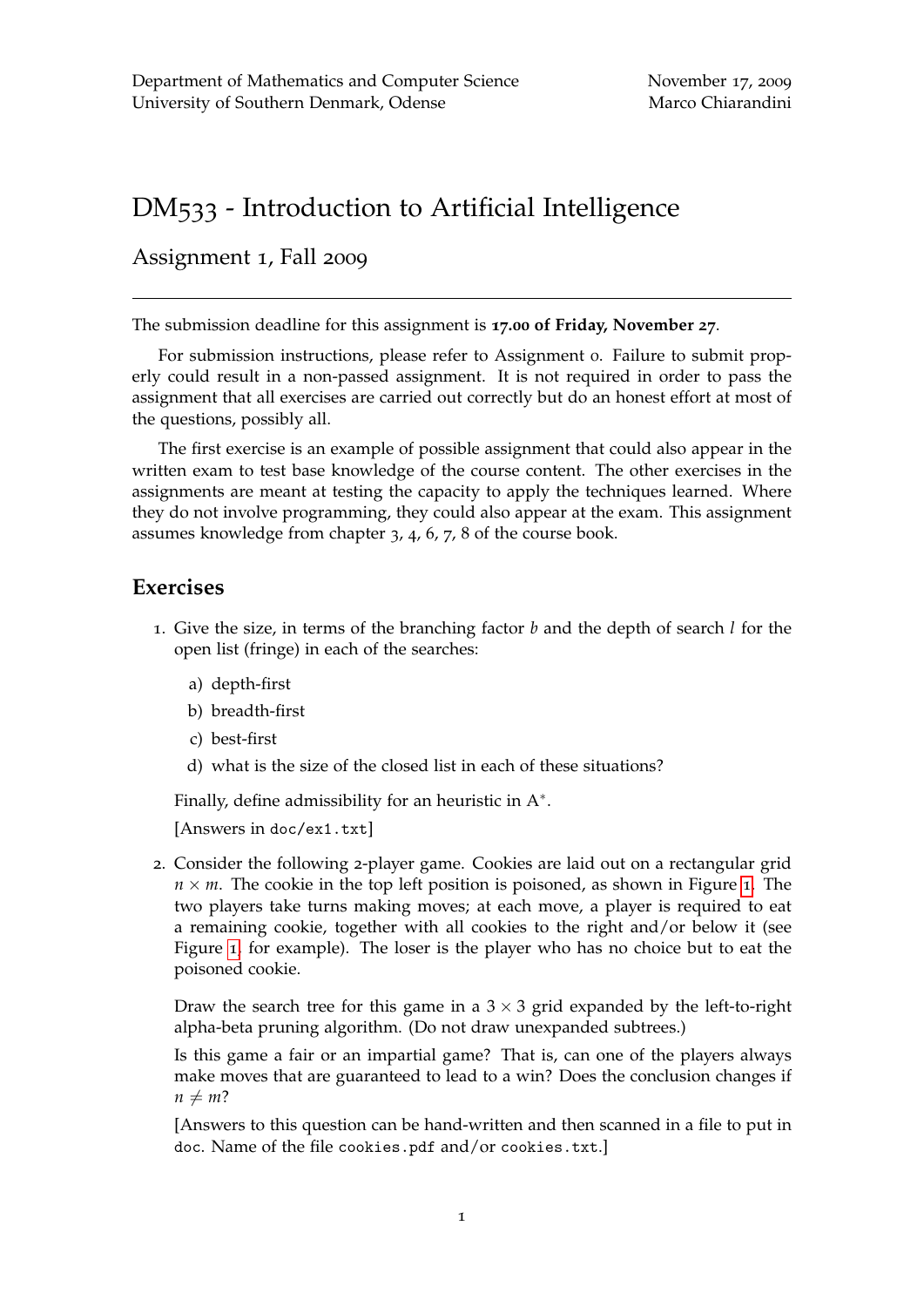| Initially | Player A | Player B                  | Player A          | Player B |
|-----------|----------|---------------------------|-------------------|----------|
| 00000     | 00000    | 00000                     | $\bullet$ 0 0 0 0 | ⌒        |
| 00000     | 0000     | $\circ \circ \circ \circ$ | .                 | 42.      |
| 00000     | ೧೧೧೧೧    | 0000                      | ◯                 | 40.      |

<span id="page-1-0"></span>Figure 1: A sequence of moves in the game of Exercise 1 starting with a  $3 \times 5$  grid. Player A must eat the last block and so loses.

3. The following code from the python aima repository implements the MIN-MAX algorithm for two-players games.

```
def minimax_decision(state, game):
player = game.to_move(state)
def max_value(state):
    if game.terminal_test(state):
        return game.utility(state, player)
    v = -\inf \text{inity}for (a, s) in game.successors(state):
        v = max(v, min_value(s))return v
def min_value(state):
    if game.terminal_test(state):
        return game.utility(state, player)
    v = infinity
    for (a, s) in game.successors(state):
        v = min(v, max_value(s))return v
# Body of minimax_decision starts here:
action, state = argmax(game.successors(state),
                        lambda ((a, s)): min_value(s))return action
```
Let's consider a three-player game (without alliances) and let's call 0, 1, 2 the three players. Each terminal state has now associated three values indicating the likelihood of winning of player 0, 1 and 2, respectively.

- a) Does the code above implement a MIN-MAX algorithm also for the threeplayer game? If not what has to be changed?
- b) Complete the game tree of Figure [2](#page-2-0) by filling the backed-up value triples for all remaining nodes.

[Write your answer in doc/multiplayer.txt.]

4. The game of *Sim* is played by two players on a board consisting of six dots ('vertices'). Each dot is connected to every other dot by a line (see Figure [3](#page-3-0)).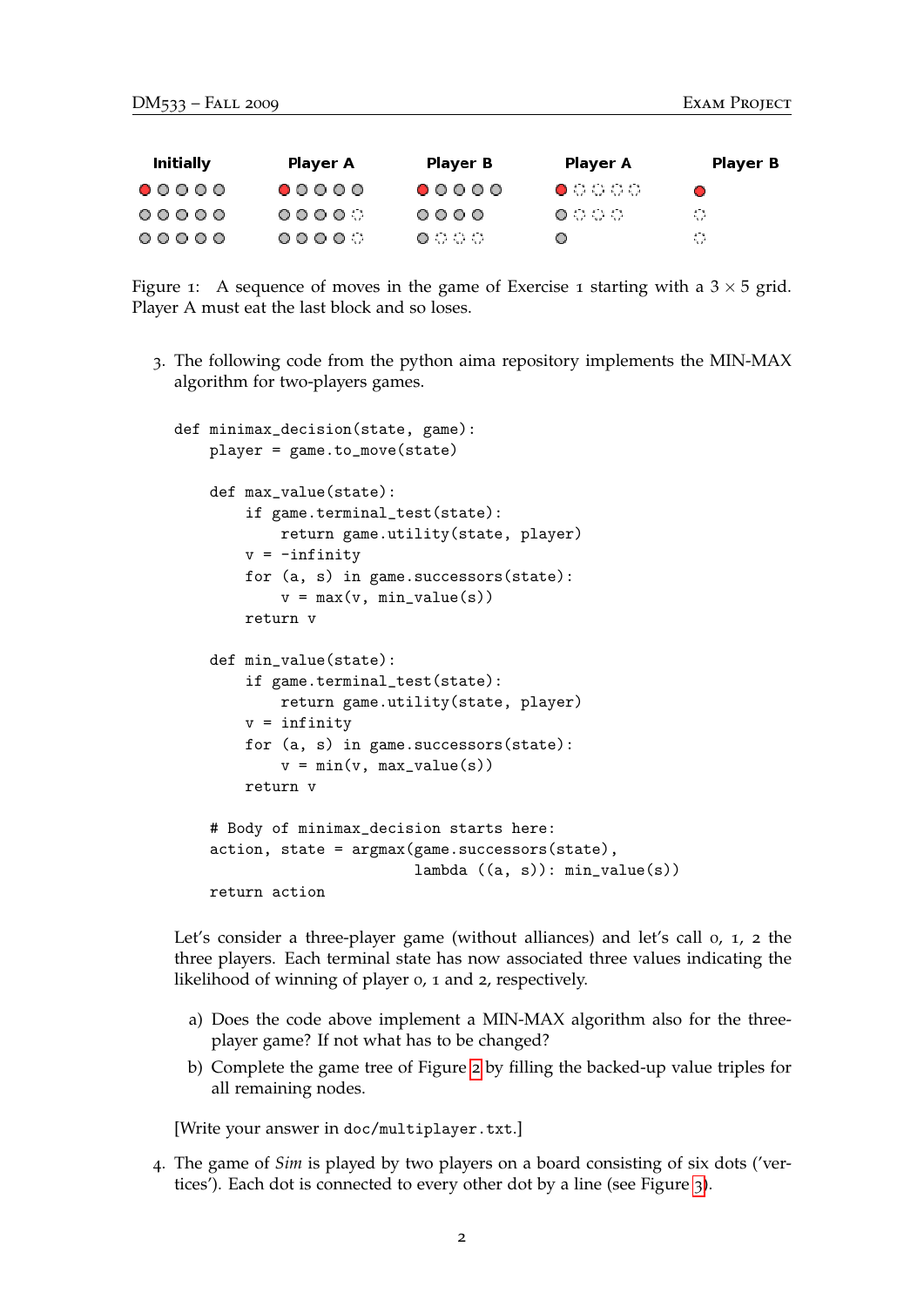

<span id="page-2-0"></span>Figure 2: The game tree of Exercise 2.

Two players take turns coloring any uncolored lines. One player colors in one color, and the other colors in another color, with each player trying to avoid the creation of a triangle made solely of their color; the player who completes such a triangle loses immediately.

The game Sim is one example of a *Ramsey* game. Another Ramsey game uses pencils of three colors. The two players alternately color an edge of the graph, using any color they want to, until a player loses by completing a mono-chromatic triangle. [source: Wikipedia]

What you should do:

- (a) Using the source code games.py provided from the course book web repository, implement the first Ramsey game, ie, the Sim game. It should be possible for a human player to play against the computer, and moreover the computer should make "reasonable" moves, i.e., it should be able to win sometimes. To asses this, compare the computer against the random move strategy. If your program does not beat the random move strategy, it does not count as a valid solution to this exercise. The computer response time should be "reasonable". On average, response time should not be longer than  $\overline{5}$  seconds.<sup>[1](#page-2-1)</sup> However you should also evaluate whether playing the perfect strategy would be feasible in terms of time (in other terms, whether you can answer this specific question before the hand in deadline expires).
- (b) Determine whether we can play the game also in a more general setting of *n* vertices and, in affirmative case, which feature makes the computational hardness.
- (c) Implement as for point 1 the second Ramsey game on a graph of size  $\geq$  6.

## **Hints on solving the exercise**

If the state space is too large to just make an implementation of the minimaxalgorithm or the alpha-beta-search, an evaluation function becomes necessary. That is, you need to decide the value of a given coloring heuristically. In this case, experiment with the cut-off-depth of the algorithm together with your evaluation function to examine the possible trade-off between longer calculation time and smarter moves.

## **Deliverables**

<span id="page-2-1"></span><sup>&</sup>lt;sup>1</sup>In Python, use the time module and the its clock() function to measure elapsed time.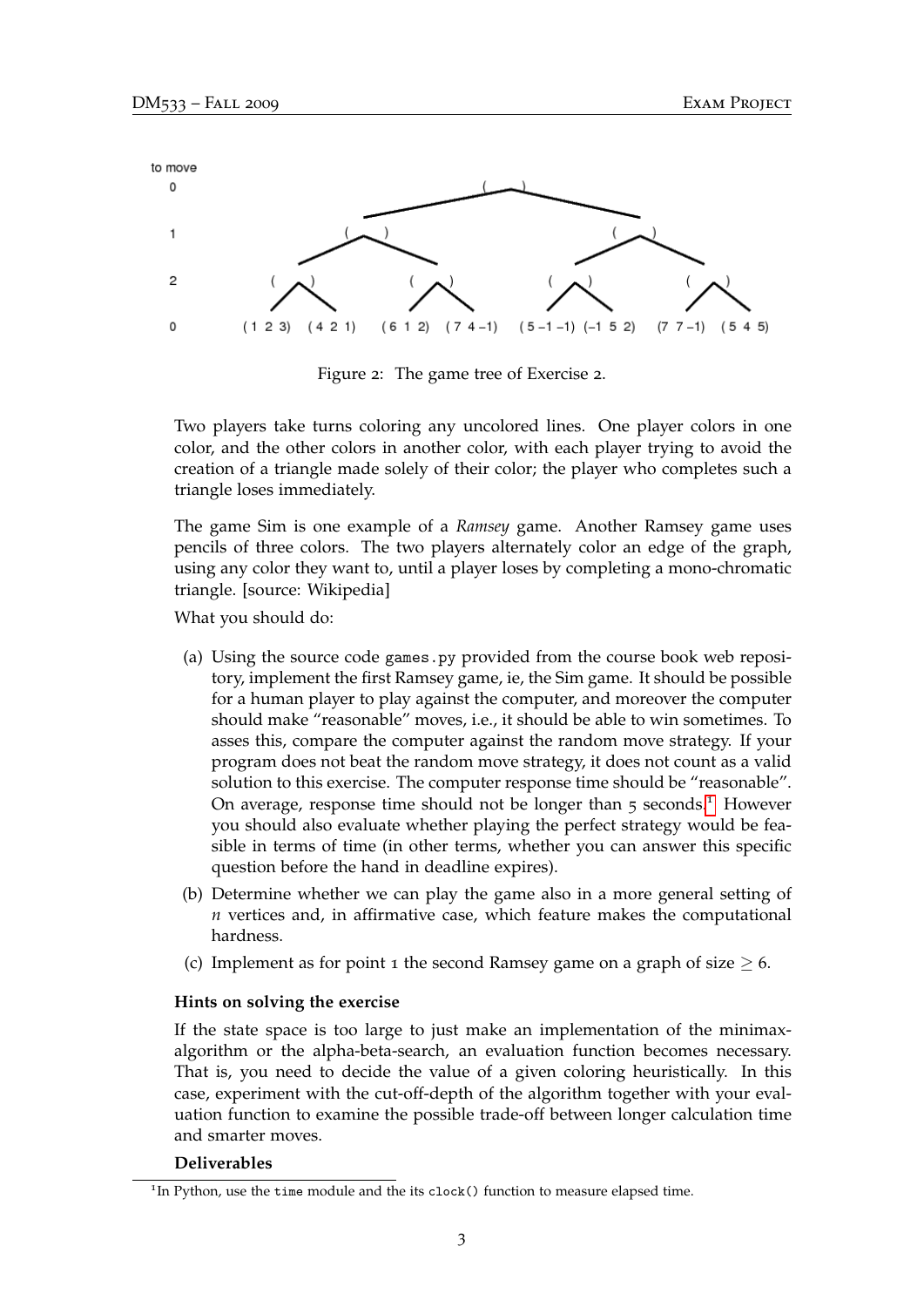

<span id="page-3-0"></span>Figure 3: The  $K_6$  graph for playing Sim.

You should hand in a short report in doc/ramsey.txt where you summarize your findings and two files sim.py and ramsey.py in src. Running your sim.py program, it should be possible for the instructor to play by stating the edge to color declaring the corresponding tuple (1,3), that indicates the coloring of the edge  $(1, 3).$ 

You are encouraged to constitute small groups and to let your programs compete against each other within your group. This should be straightforward if you use the framework of the code provided. If you do this, report the experience in sim and ramsey.txt. (Note: this encouragement is not about collaborating in the solution of the exercises in the assignment that you should instead carry out individually).

5. Using the python code logic.py or gprolog and given the following KB:

If the unicorn is mythical, then it is immortal, but if it is not mythical, then it is a mortal mammal. If the unicorn us either immortal or a mammal, then it is horned. The unicorn is magical if it is horned.

Is the unicorn mythical? How about magical? Horned?

[Answers in doc/ex5.txt]

6. Exercise 7.2 of the course book. You may use Prolog or the logic.py code from the Python repository.

[Answers in doc/ex6.txt]

- 7. Propositional Logic. Assume we have the following propositions: *BatteryDead*, *RadioWorks*, *OutO f Gas*, and *CarStarts*. (You may use the abbreviations B, R, O, C in your answer.)
	- a) What is the total number of possible models?
	- b) How many models are there in which the following sentence is false? (*RadioWorks* ∧ *CarStarts*) =⇒ (¬*OutO f Gas* ∧ ¬*BatteryDead*)
	- c) Is the above sentence equivalent to a set of Horn clauses? Explain.